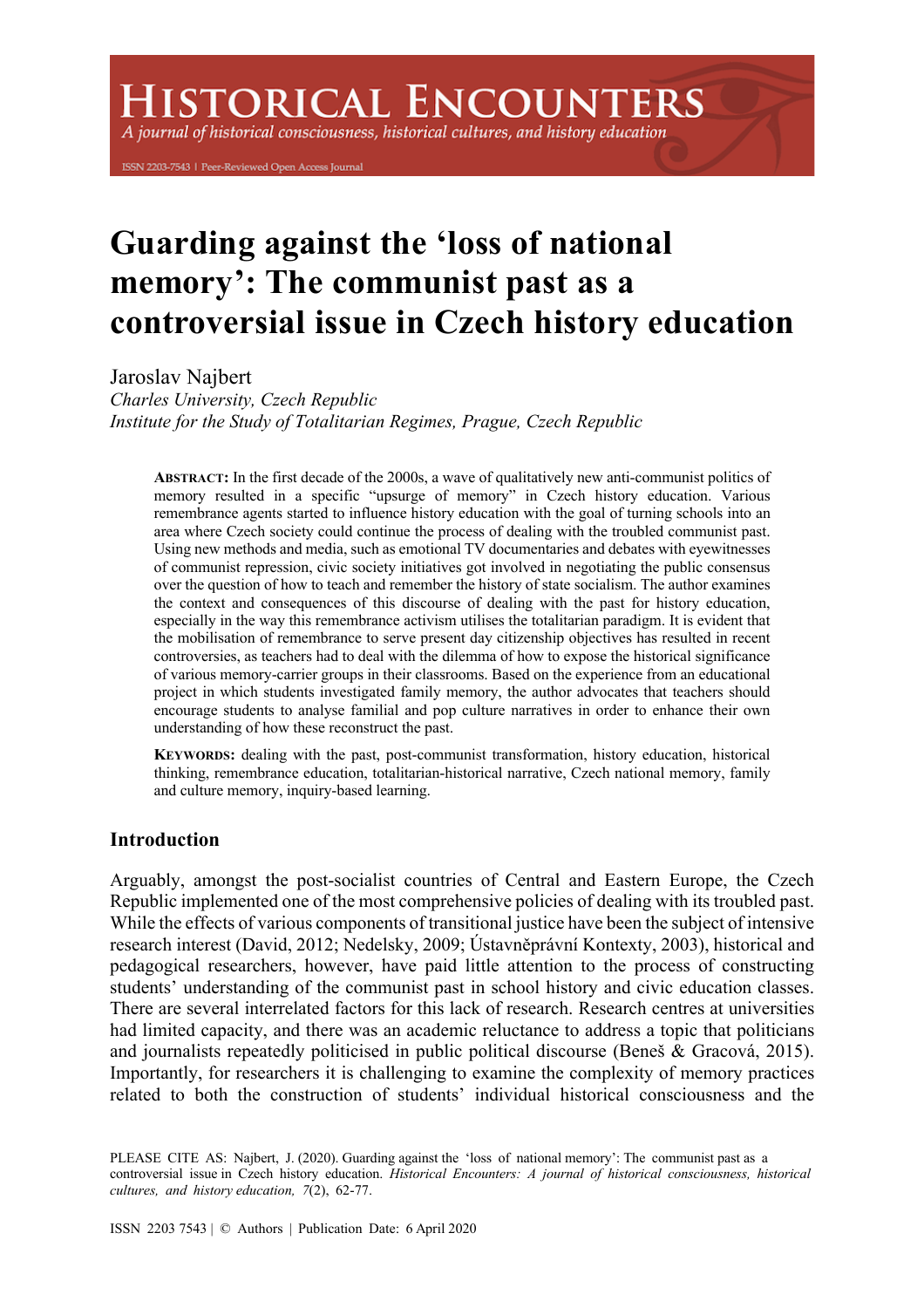transmission of images of the past that have been stabilised as part of the cultural memory of post-socialist Czech society (Assmann, 2010; Welzer, Moller & Tschuggnal, 2002).

How memory practices related to the issue of dealing with the past appear, and what their consequences might be, is a matter of great importance. In the first decade of the 2000s, new civic educational initiatives began to influence history education, with the goal of turning it into an area where Czech society could continue the process of dealing with its troubled communist past. The Czech Republic is an example of a post-socialist country undergoing transition where remembrance activism made a specific renaissance of the totalitarian paradigm possible, which by that time had already been overthrown in western academic debates (Mervart, 2017; Pauer, 2009).

In this paper, qualitative content and discourse analyses are combined in order to examine the implications of this process for history education. First, the work of a student who investigated family memory illustrates the multiple-perspective aspect of teaching contemporary history. Media and memory practices in both public and educational discourse are analysed in order to reveal which stories and testimonies of the communist past have prevailed in the most widely used educational materials, and which memory discourses inform the materials' production. The mobilisation of remembrance to serve present day citizenship objectives is questionable, as teachers deal with the dilemma of how to expose the historical significance of various memory-carrier groups in their classrooms. Rather than promoting unchallenged, ready-made stories, it is advocated that teachers should encourage students to analyse familial and popular culture narratives in order to enhance their own understanding of how these influential media reconstruct the past.

#### **Inquiring into family history as an alternative to memory practice**

As a starting point, an inquiry-based educational project that I coordinated at *Ústav pro studium totalitních režimů* (Institute for the Study of Totalitarian Regimes) in 2011–2015 is used as an example. The students (aged 14–18) taking part in the project, *Velké a malé příběhy moderních dějin* (Stories of Modern History Great and Small), were encouraged to research primary sources of historical information: family memories.

Tereza was a 17-year-old secondary school student who investigated the multi-generational family experience of life in communist Czechoslovakia<sup>1</sup> in the Moravian village of Fryšták. In her 2014 final paper, she shared the story told by her grandmother Helena (born1949), which described the persecution of the family for opposing collectivization, which was forced upon them by the communist authorities in the 1950s. When asked to interpret life under communism, Helena condemned the violation of human rights during the era of dictatorship, explicitly mentioning the existence of the Iron Curtain<sup>2</sup> and the oppression of freedom of speech. However, some stories from Tereza's great-grandmother Marie (born 1925) were new and surprising. When asked the question "What did you like about life during communism?" the great-grandmother started to tell a story framed not only by repression, but also by a narrative of the everyday life in the modernised socialist village she lived in:

What did you like about life during communism?

How much we travelled, and that people no longer had to do drudge work and started to cooperate. At the beginning, working in the agriculture cooperative (JZD) was poorly paid, but as the team started working, people were paid well and they were doing fine. We had a good chairman – our tata [Marie's husband] led the people, and they earned enough, we constructed a new manufacturing plant, everything was mechanized.

As Marie went on recalling her memories of a regular socialist village, she mentioned that she was able to travel a lot thanks to the financial support of the agricultural cooperative farm. She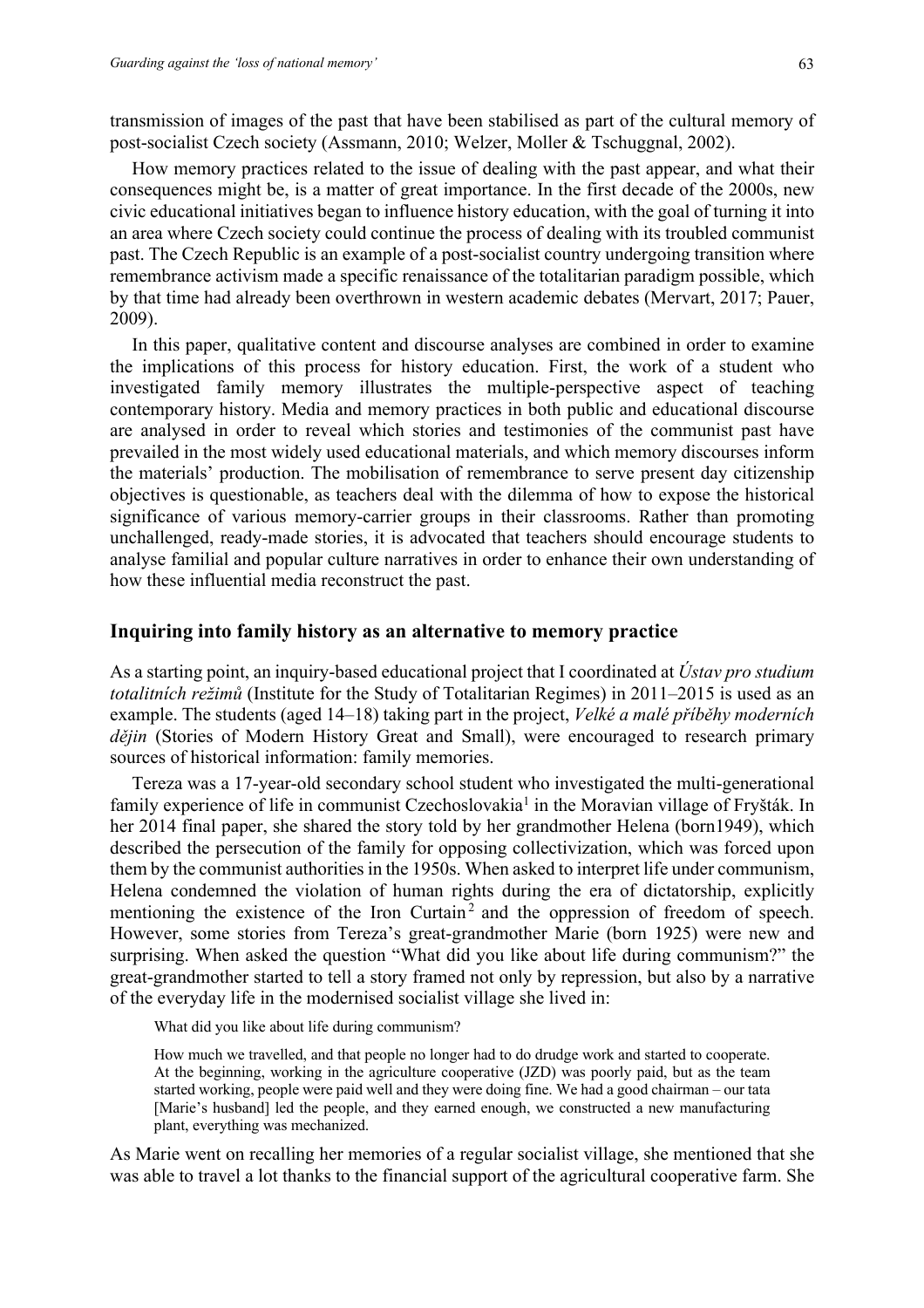visited Italy once and Yugoslavia and Germany twice; she took a trip to Russia (for her 60th birthday), travelled to Cuba. This travel experience continued to challenge Tereza's preconception of the story of life under state socialism. In order to gain back her lost confidence, Tereza closed the interview with this question: "Did our family have a conflict with the communists?" "No, it did not," answered her great-grandma Marie.

I believe Tereza most likely expected her great-grandma to tell the dramatic story in which her great-grandfather would symbolize the archetype of the defiant peasant from a famous Prague Spring's movie *Všichni dobří rodáci* (All My Compatriots, Jasný, 1968). Her Grandma Helena narrated a family story using the frame of this famous Czech film:

They would plough our roads, they would confiscate the best fields and substitute them with the one three kilometres away from Fryšták, and they kept increasing obligatory supply deliveries. Nevertheless, dad relentlessly resisted. I always say that he was like Radek Brzobohatý, who played a major role in the film Všichni dobří rodáci. With one exception – my dad was not put in prison.

Instead, Tereza heard the story of a thriving agricultural cooperative farm chaired by her greatgrandfather that provided employees with recreational opportunities. Marie's conciliatory memories challenged the concept of Tereza's narrative of what life under communist rule looked like. In her final reflection, she recounted the cognitive unrest she had experienced regarding her family's attitude towards the pre-1989 regime:

Because I have been told since my early childhood that communism is bad and I should be thankful for the freedom we have now, I was very surprised by her minimal critiques of communism. (…) I expected her to be more critical. When I recall the stories I used to hear when I was a kid, I expected my family to have been more resistant towards the regime; especially when I realize how the communists handled my family with respect to my great-grandpa's attitude toward joining the agricultural cooperative.

In this family, the school project helped to uncover different memories of the state-socialist era that coexist in the country, the first being critical and stressing the anti-communist stance, the latter being nostalgic. Thanks to the method of inquiry, Tereza learned that even in her family, there was more than one interpretation of the past. Since traditional methods of teaching history such as lecturing and reading textbooks still prevail in the Czech Republic (Borries & Magne, 1997; Gracová, 2006), talking to different family members about the past and recording their testimonies represent alternative media practices that, in Tereza's case, eventually opened up new ways of reflecting upon the communist past.

Students taking part in the family memory inquiry-based project had various experiences, depending mostly on how successful their teachers were in encouraging them to apply the oral history method. Despite the fact that Tereza's experience was rather unique in how it had captured two alternative stories, her situation can be analysed in terms of the processes of constructing historical narratives and a student's understanding of the communist past. With one sentence "I have been told since my early childhood that communism is bad," she unintentionally sums up the long and complicated process of constructing her individual historical consciousness.

What stories and testimonies had she been told? Evidently, she might have been predominantly witnessing critical comments from her Grandma Helena and her parents, who belong to the generation taking active part in the student protests during the Velvet Revolution in 1989.

However, in order to generalise her experience, other sources of her historical consciousness are focused on and the landscape of public discourse and history education in the Czech Republic is mapped. The question of what story Tereza and her peers learned about life in 1948- 1989, has been perceived as a controversial and highly political issue within the Czech history education public debate.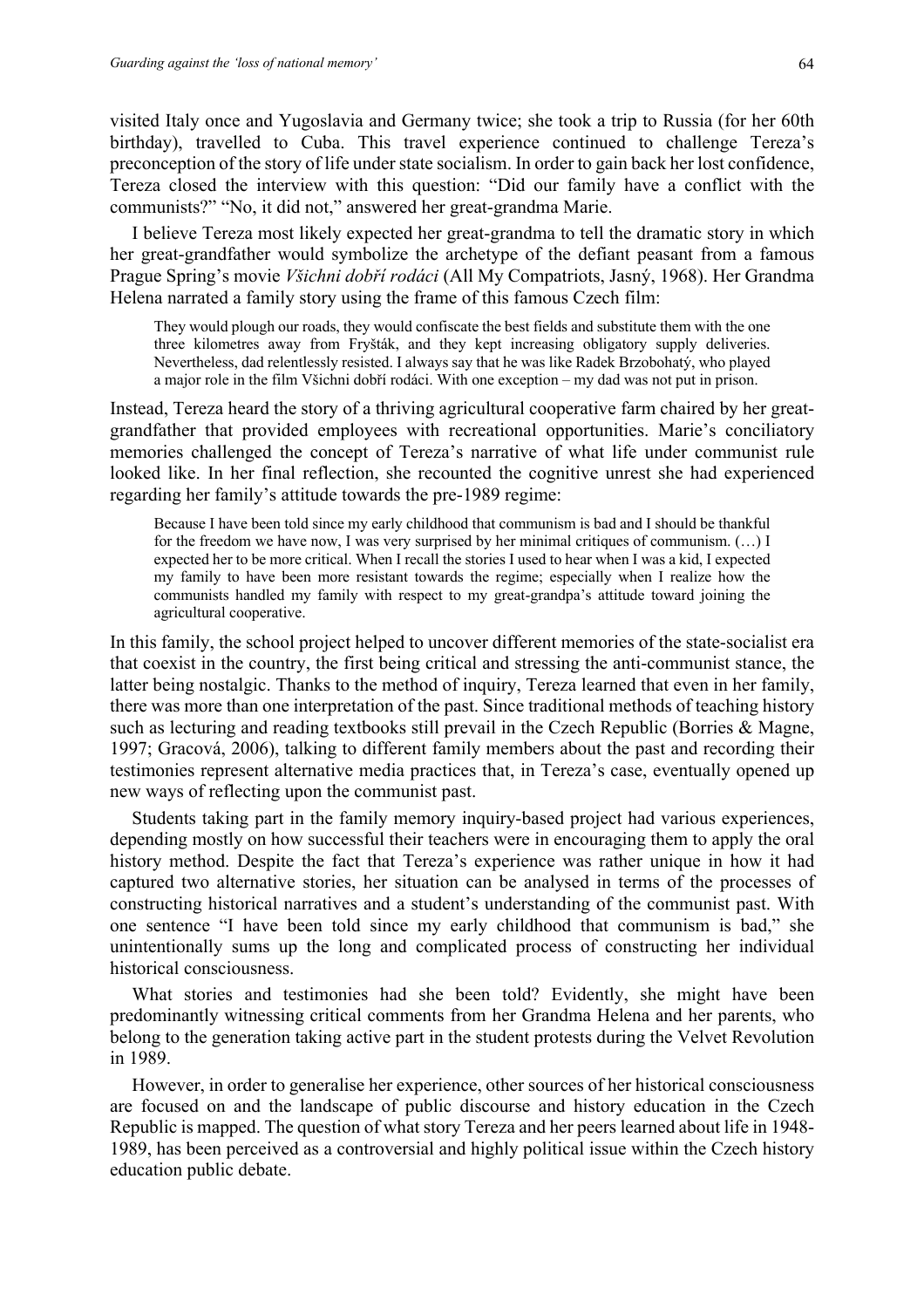#### **Public memory discourse about the communist past**

Every single political regime in Czech or more precisely Czechoslovak history since 1918 used and abused history for the political purpose of the formation of cultural memory. Communist politics of memory, being enforced since the late 1940s, for example, publicly celebrated only the memory of ideologically relevant social groups such as the World War II (WWII) partisans and communist resistance fighters, participants in strikes and other class struggles, while other memories were excluded from the public space (Kšiňan et al., 2012).

The essential difference in comparison to dictatorships can be found in the fact that the system of a pluralistic democracy, having been established in Czech Republic in the 1990s, created a space for free competition of group memories, which were based on the plurality of political and social identities in transforming Czech society. The fact remains that different social groups had different opportunities and strategies to pull strings to get their group experience into the reformed cultural memory. In her book, *Češi a jejich komunismus* (Czechs and Their Communism, 2009), the French historian Françoise Mayer identified different memory groups in the Czech post-communist society, such as, dissidents, political prisoners, members of the Communist Party, or the so called "silent majority" of others. Mayer (2009) gives evidence that since the 1990s, two particular collective commemorative frames, represented by victims and active opponents of the 1950s Stalinist persecution and the 1970s and 1980s dissidents have dominated the public space.

As for historiography, the former dissidents and historians persecuted in the era of Czechoslovak normalisation of the 1970s had a major influence on establishing the post 1989 interpretation of the 40 years of the communist reign, which was termed by Pullmann (2008, p. 704) as "totalitarian-historical narrative." This narrative also dominated the first issues of new history textbooks (Kopeček, 2008; Najbert, 2017). For the Czech situation, it is typical that, unlike foreign (especially Western) and even Polish historiography, the debate on totalitarianism was not practiced, and the concept itself was introduced in the local contexts rather intuitively than theoretically (Mervart, 2017). According to this simplified theory, the period of Czechoslovak communist rule from February 1948 to November 1989 was one of continuous totalitarian rule; its legitimacy was explained by stressing the fact that the communist power controlled society through propaganda, fear of repression, and social corruption. The era of the communist dictatorship was described as a painful and unnatural path of Czech national history, closed by the revolution in 1989 (Činátl & Mervart & Najbert, 2017; Kopeček, 2008; Sedlák, 2013).

At the turn of the millennium, Czech society witnessed qualitatively new politics of anticommunist memory of certain right wing and conservative politicians, who belonged dominantly to the *Občanská demokratická strana* (Civic Democrats Party, ODS). They interpreted the fact that the *Komunistická strana Čech a Moravy* (Communist Party of Bohemia and Moravia, KSČM) was still successful in winning the majority of protest-votes in the national and regional elections as proof that the Czech society had not dealt enough with its communist past. In their view, as Kopeček (2008) stresses, the correct politics of liberal economic transformation should have been accompanied by uncompromising politics of anticommunist memory that strove to re-educate the nation about the totalitarian past.

This re-politicisation of memory in the Czech Republic resulted in the passing of the Act. N. 181/2007, establishing *Ústav pro studium totalitních režimů* (Institute for the Study of Totalitarian Regimes) and *Archiv bezpečnostních složek* (Security Service Archive), which – along with the similar Institutes of National Memory in Poland and Slovakia – found its model in the 'Gauck-Behörde' (Federal Commissioner for the Records of the State Security Service of the former German Democratic Republic) in Germany. The problematic aspects of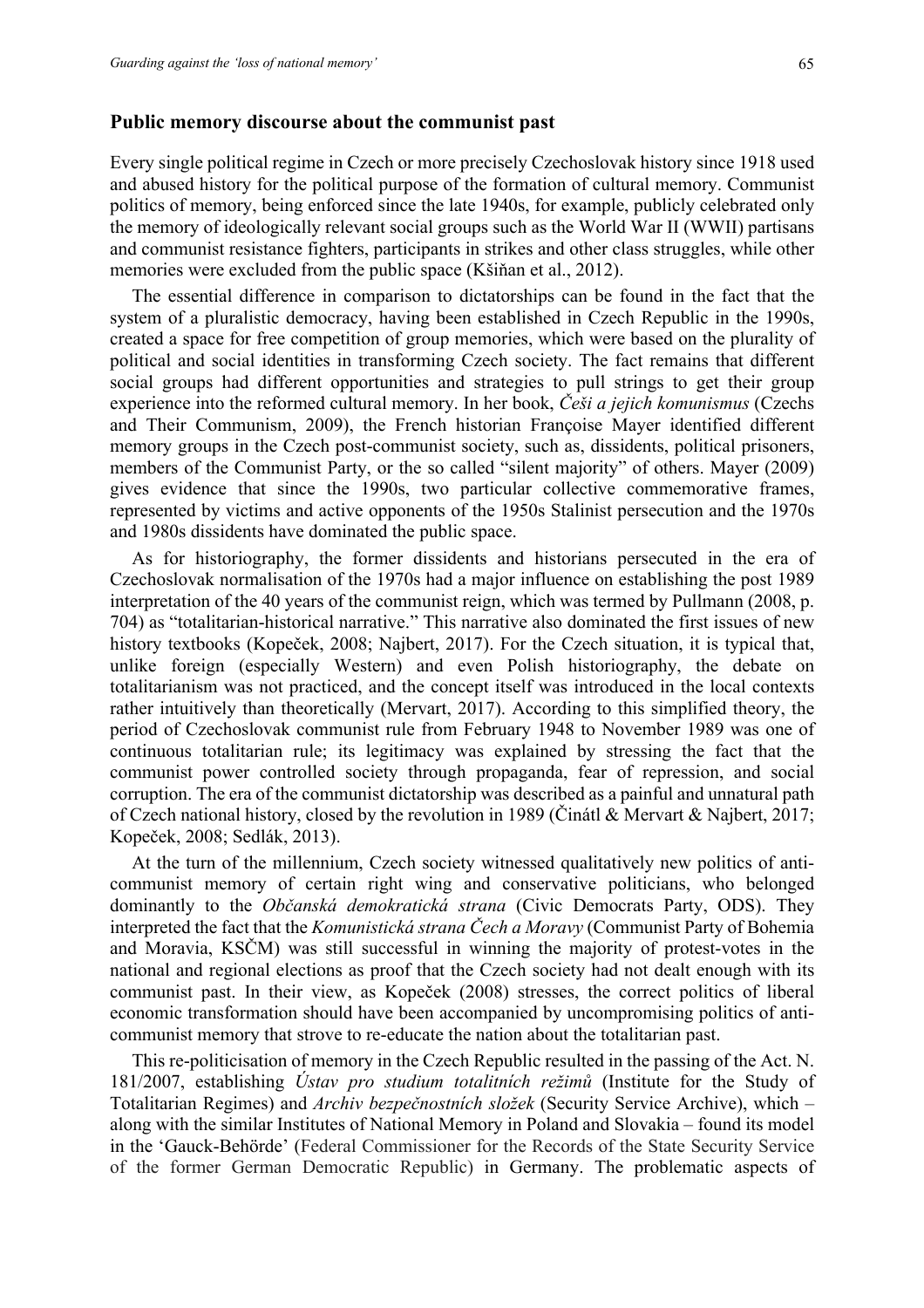establishing the centrally organised and state-sponsored institution based on the concept of national memory and connected to anti-communist politics of memory, have been contested in public, political and historiographic discussions (Cuhra et al., 2010; Dinuš, 2011; Kopeček, 2008; Slačálek, 2013).

The political pressure on the forms of how the Czech society would remember the communist past coincided with various civic society petitions and initiatives, which described the communist ideology as an "eternal evil" (Slačálek, 2013, p. 115) and topical threat to the democracy. The concerns of civic activists were related to the fact that communist representatives gained stable popularity in communal and regional elections, and were allowed to take a part in coalition governments with *Česká strana sociálně demokratická* (Czech Social Democrats Party, ČSSD) – mostly in regions which were structurally affected by the negative consequences of economic decline and unemployment. The petitioners even demanded that the Czech parliament impose a ban on the communist party because of its totalitarian heritage (Slačálek, 2013).

It is also noteworthy that all of this coincided with a relative public dominance of victims' testimonies, which have been receiving far more attention in public debate. The memories of the victims and resistance fighters gradually became an arbiter of historical credibility, which challenged the traditional academic production of knowledge. A group of journalists and historians, members of the civic organization *Post Bellum*, started to document the testimonies called *Hlasy hrdinů* (Voices of Heroes) in 2001. The testimonies were later made public in the Czech Republic's largest digital archive of witnesses called *Paměť národa* (Memory of Nation) and in several books. Since 2010 *Post Bellum* has also honoured several WWII veterans, holocaust survivors, political prisoners and dissidents with the *Cena Paměti národa* (Memory of Nation Award). In addition, Czech public service TV *Česká televize* broadcasted several documentary series promoting the anti-communist memory of persecution and freedom fight (Sommerová & Nikolaev, 2002). Finally yet importantly, a series of articles was published in reputable newspapers such as *Lidové noviny* or *MF DNES, which* became marketing partners of new educational initiatives (Najbert, 2017).

Following the theory of cultural trauma (Alexander, 2004), the political and civic initiatives can be conceptualised in the context of remembering and forgetting as the memory carrier groups, which tried to bridge the gap between the traumatic communist past and its current representations, which were claimed to be too conciliatory towards communist legacy. Public presentation of the activities and materials of the new memory initiatives was dominated by the 'coming to terms with the past' discourse which operated with the formula 'loss of national memory'. We may conclude, using the concept of Gil Eyal's (2004) traumatic will to remember, that the very normalcy of the future could be secured only through the confession of historical guilt and the assumption of responsibility for the crimes of communism. Memory was to protect the society from the return of the moral failures of the past. Pavel Žáček, the assistant director of in 1995 established *Úřad dokumentace a vyšetřování zločinů komunismu (*Office for the Documentation and Prosecution of Communist Crimes) and future founder and first director of The Institute for the Study of Totalitarian Regimes, also used the metaphor of healing the social trauma through revealing *the truth* about the past in his analysis *Boje o minulost* (Fights over the past):

If the interest in the current affairs prevails, experiences of the negative consequences are being left out without understanding the close ties of today to the communist past. The process of coming to terms with the past is a syndrome of post-communism and cannot be solved through rejecting the painful issues. The only solution to this is the repeated exposure of infected wounds to healing power of democracy and public opinion (Žáček, 2000, p. 129-131).

The relative hegemony of totalitarian-historical interpretation of the communist past, however, has particularly eroded in popular culture and public discourse. Public surveys documented the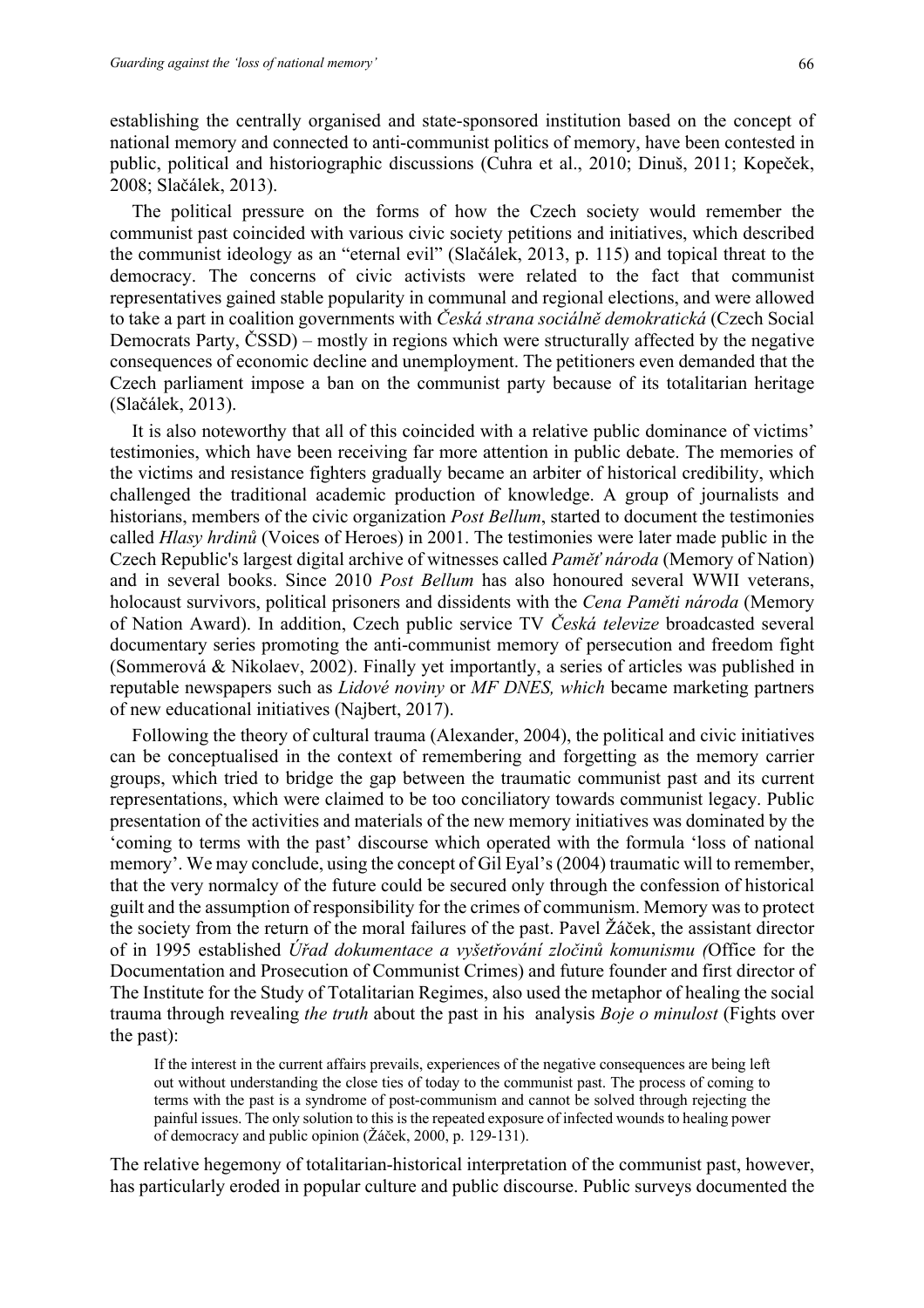decline in positive evaluation of post-communist transformation, caused by many factors. For example, corruption scandals of politicians and consequences of the economic crises in 2008 (Hodnocení demokracie, 2014). The phenomenon of *(N)Ostalgia*, no matter the motives of its origin were political in nature or rather fed on popular retro-fashion and counter-culture incentives, generated another frame of remembrance of the socialist past (Franc, 2007; Kopeček, 2008). From 2009 to 2012 the most popular series in the Czech Republic was the Czech public service television's series *Vyprávěj* (Tell the story*,* Arichtev, 2009–2013), which offered a family memory perspective of the everyday life of the 1960s, 1970s and 1980s. The popularity of the TV series, movies and other popular cultural images, which did not necessarily represent the perspective of communist repression, can be explained by their apolitical view of history. In Françoise Mayer's words, these representations returned the past to all the people "without a story", who were,

neither communist cadres nor former prisoners or former dissidents, who were especially involved neither against them, nor for them, and who, after all, make up the vast – silent – majority of the population under communism (Mayer, 2009, p. 257–259; see also Reifová et al., 2012; Činátl, 2014).

The phenomenon of Ostalgia has aroused a counter-movement involving anti-communist activists and politicians, who opposed this version of the life under communist rule as an unacceptable form of relativisation (Drda, Mlejnek & Škoda, 2011; Kroupa, 2015; for broader context see Kopeček, 2008, pp. 82–87).

#### **Media and memory practices in history and civic education**

Since 1989, the comments on the quality of history teaching have been critical, creating the image of history education failing to achieve its goals. For example, the results of the first international comparison of the historical consciousness of European students in 1996 were seen as embarrassing by both teachers and public. The survey confirmed the low prevalence of modern methods of teaching such as activating students as well as the continuing emphasis on knowledge acquisition instead of creating an understanding of contemporary world issues (Klíma, 2001; see also Borries & Magne, 1997). The History Teachers' Association (*ASUD*) defended teachers and blamed the Ministry of Education for long-term undervaluing of history education instead. The reasons for low quality of education was explained by an unacceptably small number of hours allocated for history education, bad textbook policy, and lack of longlife education opportunities (Mandelová, 2010).

The memory shift of the first decade of the new millennium brought a new dimension to the public critique of history education. In 2004, the chair of *Konfederace politických vězňů*  (Political Prisoners' Confederation), Naděžda Kavalírová made a statement in an influential teacher magazine. She expressed the concern that some teachers who were active before 1989, and thus felt morally guilty for taking part in the communist education, did not want to teach the so-called *truth* about the communist past (Šimek, 2004). The previously mentioned anticommunist civic initiatives also called for securing a more intensive history and civic education about communist crimes in Czech schools (Drda & Dudek, 2006; Na komunisty si zvykat nechceme!, 2008) and media repeatedly presented the results of surveys among students which suggested that teaching modern history ordinarily ends up with the end of the WWII (Najbert, 2017).

Since school education has became a matter of public interest, history teachers witnessed the growing activism of nongovernment initiatives entering schools in order to influence what Welzer et al. (2002, p. 10) call the "Lexicon" (of the communist past). Along with transformation of educational media, personal stories of witnesses, or documentary movies that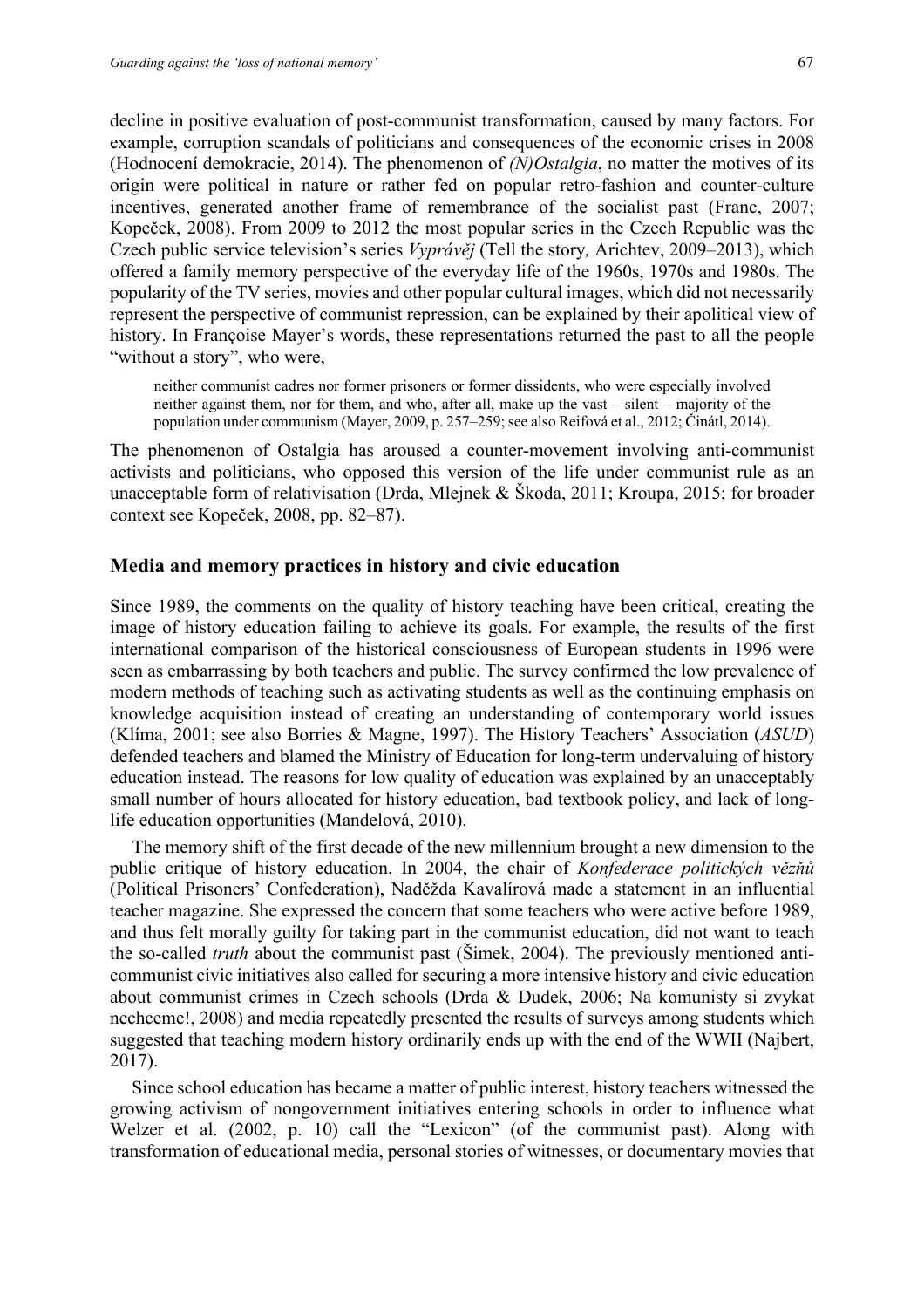emotionally and visually represented the past began to supplement significantly the conservative methods of teaching as new remembrance institutions appeared.

In 2005, the new educational project *Příběhy bezpráví – Měsíc filmu na školách* (Stories of Injustice) entered schools with the goal of facilitating the discussion about the communist legacy. The human rights organization *Člověk v tísni* (People in Need), originally promoting global and citizenship education, decided to improve the way Czech/Czechoslovak history was being taught by using documentaries projections, accompanied by discussions with eyewitnesses of communist persecution. The director of the project Karel Strachota evaluated the first year as definitely successful:

It was clear from the reactions of the young people that they often did not know what injustice had happened in our country. The testimonies of persecution of innocent people, cruel methods of interrogation, torture of prisoners, and inhuman conditions in camps were a major hit. Discussions also showed that students are thinking about guilt, punishment, and forgiveness, about values such as courage, resilience, belief and respect. And that they distance themselves from the way of dealing with the past in the form of "thick lines", in the form of forgetting and bottling up some events. This approach, on the other hand, always belonged to the Communists (2006, p. 4).

According to the statistics, the witnesses visited about 1900 schools and discussed with more than 250 000 students in the first decade of the program (Příběhy bezpráví, 2014). The program published several books for students and teachers, written by historians, publicists, and celebrities. Moreover, the day when Czechs commemorate the victims of the communist regime and the anniversary of the execution of Dr. Milada Horáková, an important victim of the political trials (27 June), the *Příběhy bezpráví* team organized an educational media campaign titled *Proti ztrátě paměti* (Against the Loss of Memory). Since 2013, among other things, students have taken part in ceremonial acts at the local memorials of the victims of the communist persecution. Walking the streets of Prague, students were dressed in the costumes of political prisoners, carrying banners claiming, "Communism still hurts". The director Karel Strachota considered a permanent anti-communist stance *"*to be equally important as anti-Nazism or anti-Racism*"* (Proti ztrátě paměti: Memorandum, 2013, para. 5). *Příběhy bezpráví* became the largest and most publicised educational project, dedicated to promoting the anticommunist and totalitarian memories of Czechoslovak past.

In 2008, another civic organization, *Občanské sdružení PANT,* gathered various activists and teachers whose aim was to convey the public, and especially the students' truthful information about communism and contemporary history (*I mlčení je lež*, 2009). Teachers presenting activities in public spaces explicitly connected the communist past and the present. Among other things, they criticised the Czech Social Democrats Party for cooperation with the communists in the communal politics.

The NGO *PANT* also organised a teachers' conference *I mlčení je lež aneb proč je potřebné mluvit a učit o komunistických zločinech* (Even silence is a lie: Why it is necessary to teach about communist crimes)*.* It operates the web portal *Modernidejiny.cz* (Modern History), most widely used by history teachers since 2009. The portal offers educational materials in the form of power-point presentations, documentary series, and digitalised editions of primary sources.

Representatives of the new organisations celebrated the 2008 and 2009 anniversary of the Prague Spring movement and the Velvet Revolution with public events and debates held at schools (Najbert, 2017; O'Dwyer, 2014). The projects drew a lot of media attention. Marketing success in presenting their educational activities resulted in an attempt of the communist party *KSČM* to criticise the anti-communist political manipulation in current education. Petr Šimíček, one of the leading figures of *PANT*, accused *KSČM* of relativizing the crimes of communist past, and misusing the debate about the quality of education in order to mobilise their voters (Šimíček, 2009). Provoked by the critique of his project *Příběhy bezpráví*, the director Karel Strachota repeatedly refused to invite former communists to schools as partners for discussion.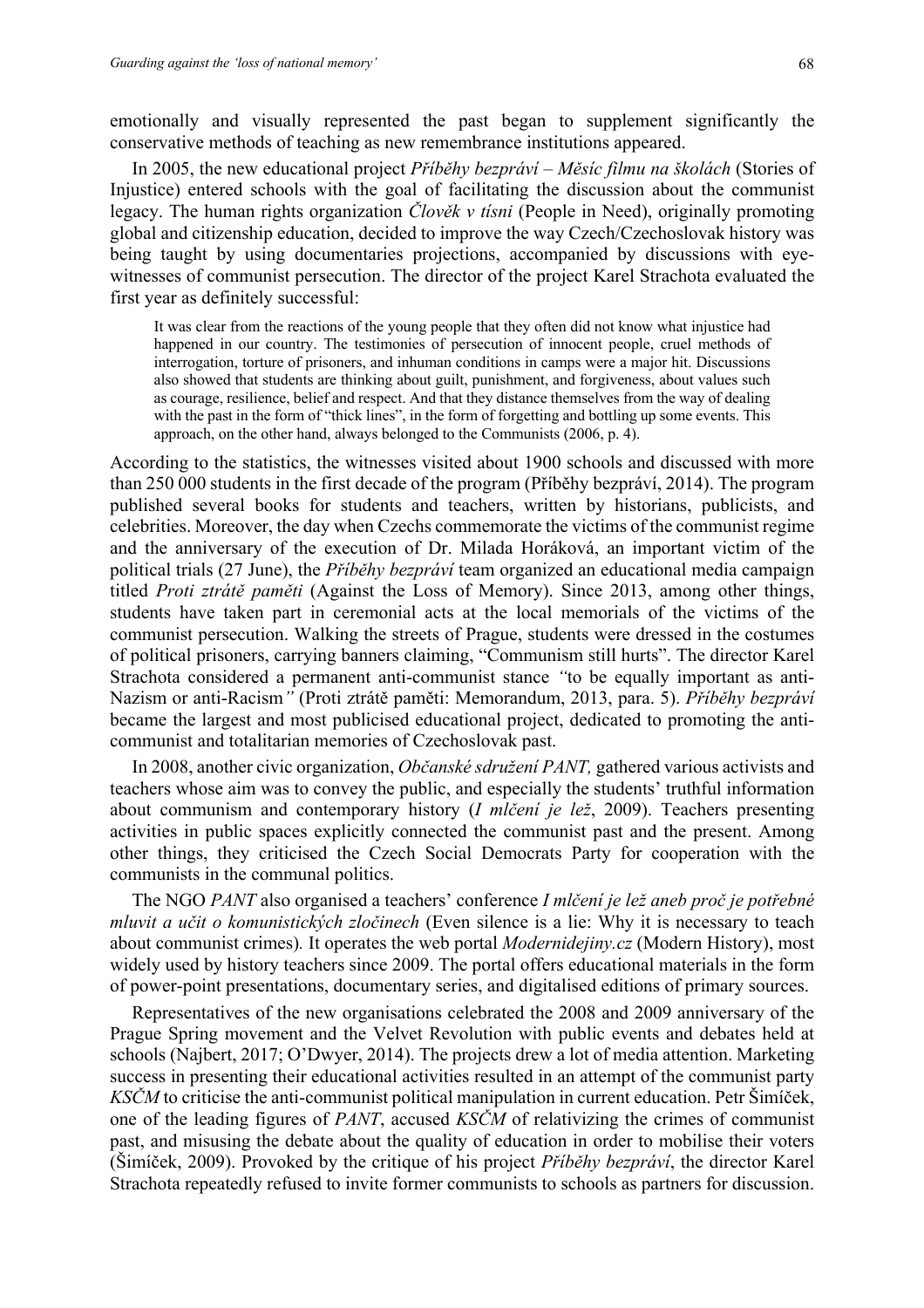He compared this option to the situation when holocaust deniers would teach about Nazism (Drda & Saparová*,* 2012).

Moreover, Karel Strachota's co-worker Adam Drda along with another publicist Stanislav Škoda, and political scientist Josef Mlejnek, set off the campaign in 2011 not only against communist accounts, but also against all accounts of the past they described as "morally relativistic" (Drda & Mlejnek & Škoda, 2011, p. 6)*.* In their book, *Mýty o socialistických časech* (Myths about Socialist Times) any positive evaluation of the communist past was described as *"*pure demagogy,*"* and a result of "lost ability to think" (p. 6). Some of the critical reviews accused the authors of overstating and making up the reality of mythology. Instead of critical analyses of the myths, the book offered subjective myth busting and thus uncovered the weakness of the argument, which rather than being based on authentic historical research was connected to the moral credit of chosen personal experiences (Najbert, 2017).

Karel Strachota, Adam Drda and Mikuláš Kroupa stayed involved in the public debate, kept on publishing and declaring their anti-communist stances (Drda & Saparová, 2012; Kroupa, 2015; Strachota, 2013). Despite the critiques, their interpretation of the communist past remained firmly seated in the construction of binary contradictions of the communist past, such as totality and democracy, regime and powerless society, truth and lies, good and evil, and heroism and cowardice. The remembrance activism from *Příběhy bezpráví* or *Post Bellum* organisations, as well as from some historians at the Institute for the Study of Totalitarian Regimes, also became subject to criticism from historians who refused their supposedly low methodological standards and political bias in approaching the past (Randák, 2014; Vaněk, 2013).

The interest in socialistic everyday life became evident in contemporary historical and memory studies research (Činátl, 2014; Havlůjová & Najbert, 2014; Pažout, 2015; Vaněk, 2009), and it even appeared as a preferred thematic perspective for Czech teachers (Stav výuky soudobých dějin, 2012; Labischová, 2013). However, if we look for representations of the socialist modernisation of the countryside, similar to the one Tereza investigated in her family, we would find out that history education has been dominated by memories of persecuted peasants and other social groups, who describe socialisation of Czechoslovakia as a cruel and illegitimate social experiment.

The *Modernidejiny.cz* web portal offers dozens of materials for which the central theme is the experiences of persecuted peasants and the communist propaganda, for example, the documentary *Abeceda komunistických zločinů – Kulak* (Alphabet of the communist crimes). Teachers can also download a collection of testimonies of *Post Bellum* witnesses, in which the forced collectivization is evaluated as an action that in an "irreversible and barbaric way disrupted the existing social and economic ties to the country and severely damaged agriculture as a sector of the national economy" (Kolektivizace zemědělství ve svědectví pamětníků, 2010, para. 1). The *Příběhy bezpráví* project offers a school projection of the Olga Sommerová 2002 documentary *Ztracená duše národa: Ztráta tradice* (Lost Soul of a Nation: The Loss of Tradition). According to the director's note, the plot reveals "the criminality of the communist regime by bringing the testimony of four of persecuted peasant families" and reaches the conclusion that "a nation which destroys peasant families loses its own tradition." (Ztracená duše národa: Ztráta tradice, para. 1).

Despite the rare exceptions, $3$  it can be concluded that the stories of socialist transformation of the countryside available in given educational materials fit into the concept of the totalitarianhistorical narrative. It is almost impossible to find a perspective that would, in a dignified manner, advocate for the socialisation of the countryside, and illustrate the motivation of those who had spontaneously founded an agricultural cooperative or who lived their ordinary life in the real socialism era of the 1970s and 1980s. The disproportion among the offered testimonies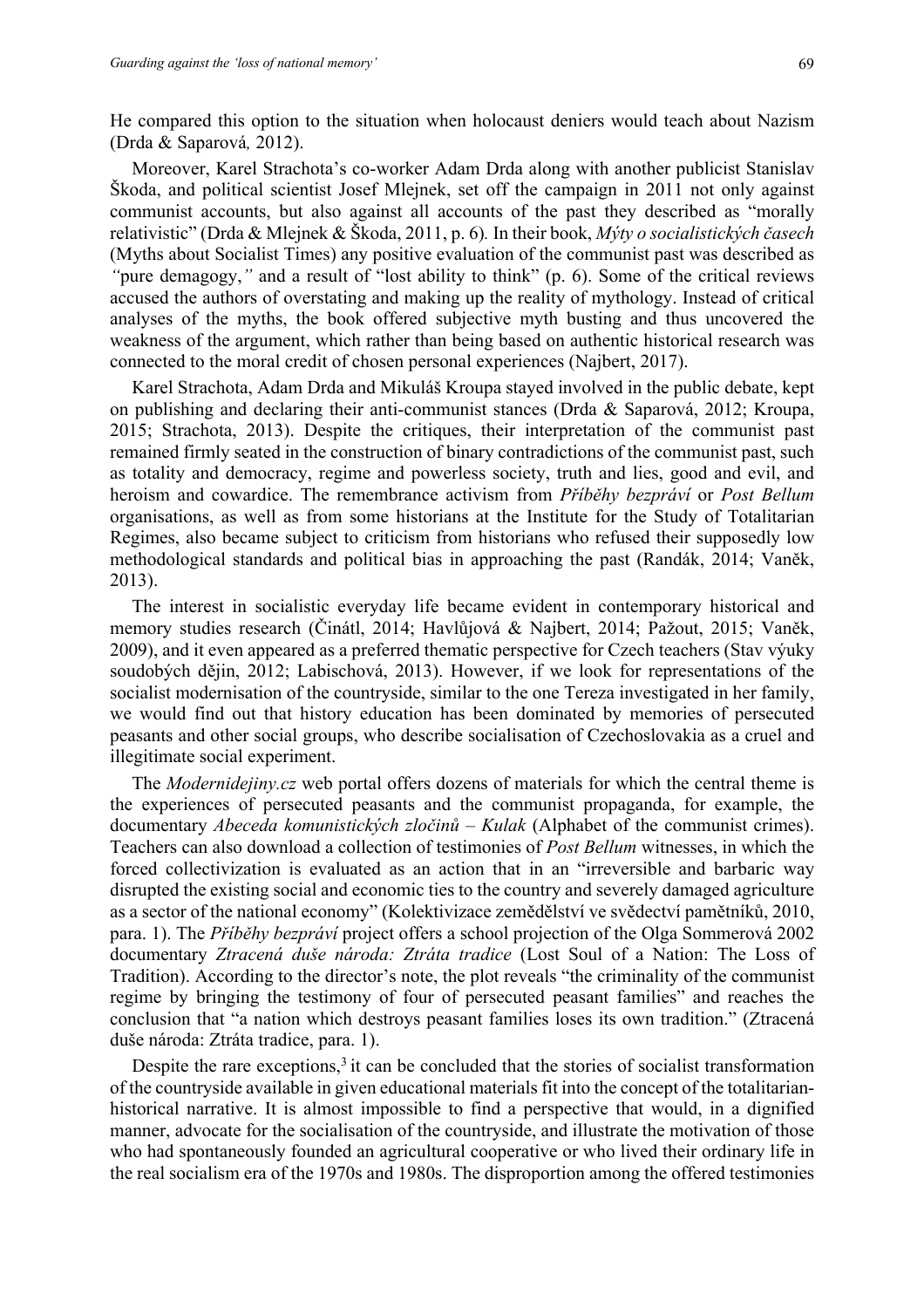70

is evident whenever Czech teachers decide to pursue conflicting issues of memory associated with the communist past.

#### **Teaching about the communist past as a controversial issue**

Since the turn of the millennium, various remembrance agents, including journalists, historians, and teachers, have influenced history education with the goal of turning it into an area where Czech society can continue the process of dealing with its troubled communist past. They believed that the previous ideology and the moral complicity were still present in Czech society in the form of supressed collective trauma or uncritical evaluations of the legacy of the communist past. Thus, they saw family memories of everyday life and popular culture representations as dubious sources for history education. The arbiters of historical credibility instead became victims of Stalinist repression, anti-communist resistance fighters, or dissidents. These initiatives demanded that students should not only condemn the regime based on the synergy of repression and social corruption, but also be able to find parallels with this regime at present, whether in the form of corruption, citizens' political passivity, or violations of human rights.

Consequentially, stories of politically motivated communist crimes and acts of resistance to the mechanism of life in the dictatorship, have an essential place in history and civic education in a democratic society. They help to fulfil the aims of the Czech curriculum, which focuses teachers on creating positive civic attitudes, developing a sense of belonging to European civilization and culture, and promoting the "adoption of the values on which contemporary Europe is being built" (Rámcový program pro základní vzdělávání, 2013, p. 43). From the perspective of ethics education, it is desirable to remember the stories of people who can act as positive role models for younger generations (Barton & Levstik, 2009). The efforts to strengthen civic society and encourage students towards social action including, for example, higher voter turnout and refusing political populism, should be appreciated.

However, this concept of remembrance education is open to being questioned. With respect to the critical historical thinking approach, history teachers should perceive civic educational initiatives cautiously. It is legitimate to challenge the presumption that exposure to the emotional testimonies of freedom fighters and communist victims automatically stimulates the historical and contextual thinking that is central to history education.

Educational literature on the development of historical thinking among students characterise the presentist approach as an obstacle to thinking historically (Lévesque, 2008; Wineburg, 2001). Emotional identification with stories of injustice from the past, and critical historical thinking, are two sides that must be balanced. The remembrance agents do not adequately teach students to reflect on the actual process of creating historical narratives, which is the keystone of the constructivist critical thinking approach to history education. They approach eyewitnesses as arbiters of historical credibility (the psychological or moral "truth" about the past) and claim their interpretation should naturally dominate the "memory of the nation". Remembrance activism of this kind does not respect the established principles of diverse and multiple-perspective interpretations of the past, which after all, are also expressed in Czech curricula documents and pedagogical literature. <sup>4</sup> This selective attitude toward the past implies that there is only one correct historical memory of the nation. Those who see themselves as guardians of national memory ascribe historical significance only to specific memory carrier groups, excluding others from the lexicon of school history at the same time. If teachers turn themselves into remembrance activists and do not bring diverse stories to the surface, students may assume that there is a greater degree of consensus than actually exists in Czech society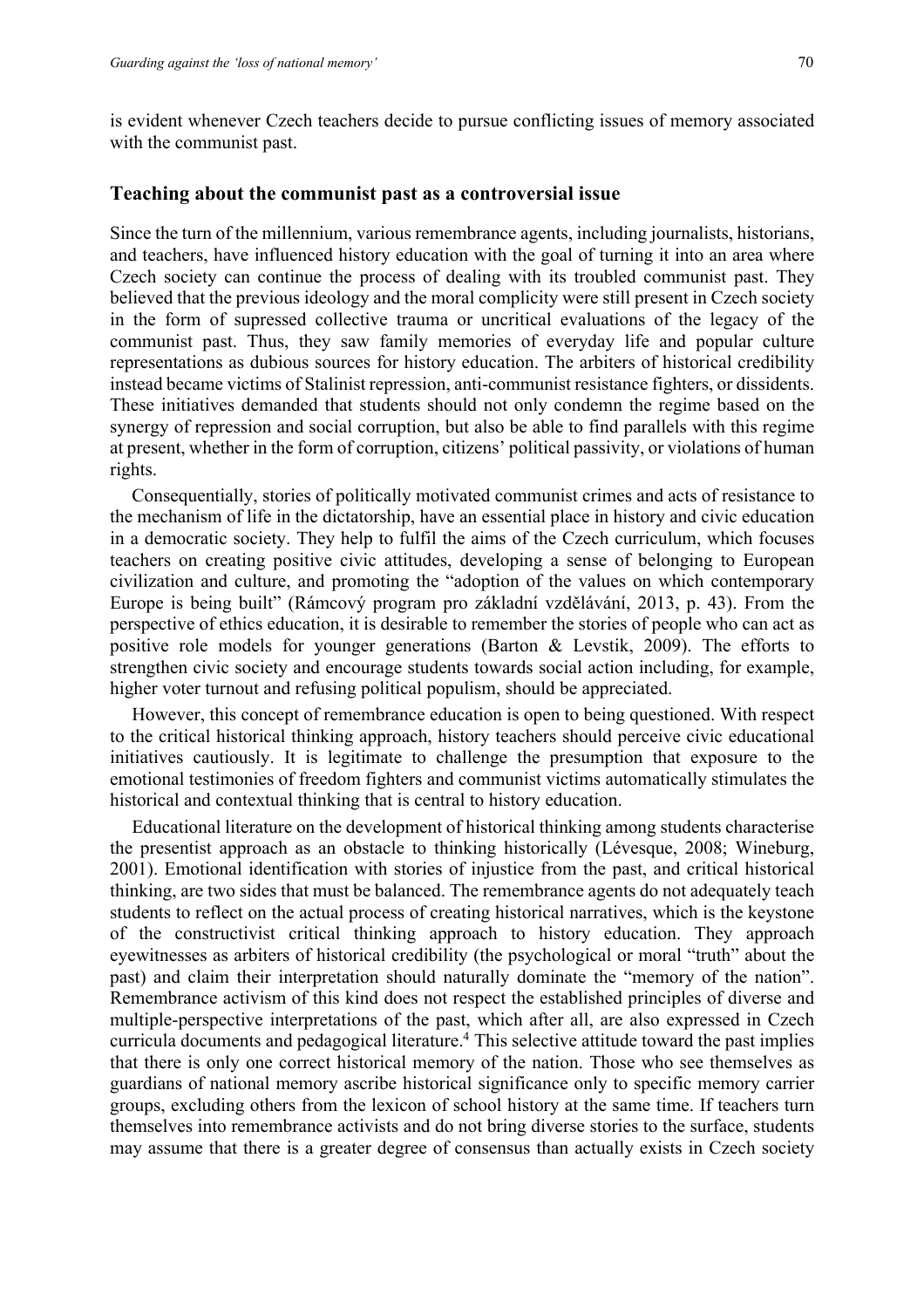(Barton & McCully, 2007). As a result, students might feel disappointed, like Tereza did, when encountering in their inquiry an interpretation of the past other than one that is anti-communist.

Public disputes over the question of whether it is legitimate to regard the communist past positively in any way reflect the highly emotional Czech historiographical discussions that appeared in relation to the attempt to revise the totalitarian paradigm. In his book *Konec experiment* (The End of the Experiment), Michal Pullmann (2014), the most influential representative of this revision, inspired by works of Alexei Yurchak (2006), allowed historical characters to abandon the role of passive subjects of totalitarian control. Instead, he described how the consensus between the regime and society were discursively formed in everyday situations (see also Bren, 2010; Kolář & Pullmann; 2016, Mervart, 2017).

If this approach is applied to history education, students must be aware of their own family backgrounds while studying the past. When Tereza reflected on her experience by stating that she was very surprised that life under communist rule had not only been about repression, we may assume that she has had only limited training in the techniques that would have allowed her to deal with a plurality of memories, and with conflicting memories in her life outside of the classroom. The project that she took part in enabled her to analyse family memories, enhanced her epistemic stance (VanSledright, 2011) and uncovered the potential of the alternative educational sources for history education.

Family memories of everyday life, movies or television series, then, offer a broader context for the past. They expose the nuances between particular periods of Czech state socialism (such as, the Stalinist 1950s, or the reformist movement of the 1960s) and reveal unexpected changes, continuities, actions, and reactions, and thus lead to the erosion of the concept of totalitarianism. The limits of the totalitarian-historical frame of interpretation are obvious when we try to examine the ambiguous life story of Tereza's great-grandfather, who turned from a persecuted farmer into the chairman of an agricultural cooperative. How could Tereza understand the life values and motivations of her great-grandparents while the totalitarian-historical narrative only offers an interpretative frame of dichotomous categories, one in which her great-grandfather could have acted only because he was either scared of repression, brainwashed by propaganda, or socially corrupt?

Growing evidence suggests that historical thinking is best cultivated when students are actively engaged in inquiry-based learning (Barton & Levstik, 2001; Levesque, 2008; Lesh, 2011; Morton & Seixas, 2013; Stearns, Seixas & Wineburg, 2000; VanSledright, 2011). Instead of simply accepting authoritative or emotional interpretations of the past, students who actively participate in studying history are more likely to ask meaningful questions about the significance of the past that they are studying. Perhaps more importantly, they engage in the process of investigating, reading, questioning, and developing evidence-based interpretations that are open to criticism and revision.

Unfortunately, the potential of family memories as an alternative source for inquiry has remained largely untapped. In a representative survey in 2012, three-quarters of the nearly 1600 teachers considered family memory to be a factor that significantly affects the formation of the historical consciousness of students (Stav výuky soudobých dějin, 2012). Almost half of the six hundred teachers and students of history responded similarly in another history education survey (Labischová, 2013). Nevertheless, only a tiny percentage of the respondents of the second survey ranked family memories among the preferred sources of information about the past, and very few of the teachers surveyed systematically used family testimonies in their history classes.

There are undoubtedly more reasons why family memory has only been reflected sporadically in teaching practice. However, when asking teachers, one explanation usually prevails: it is an alarmingly controversial terrain, as the discussions among forty teachers who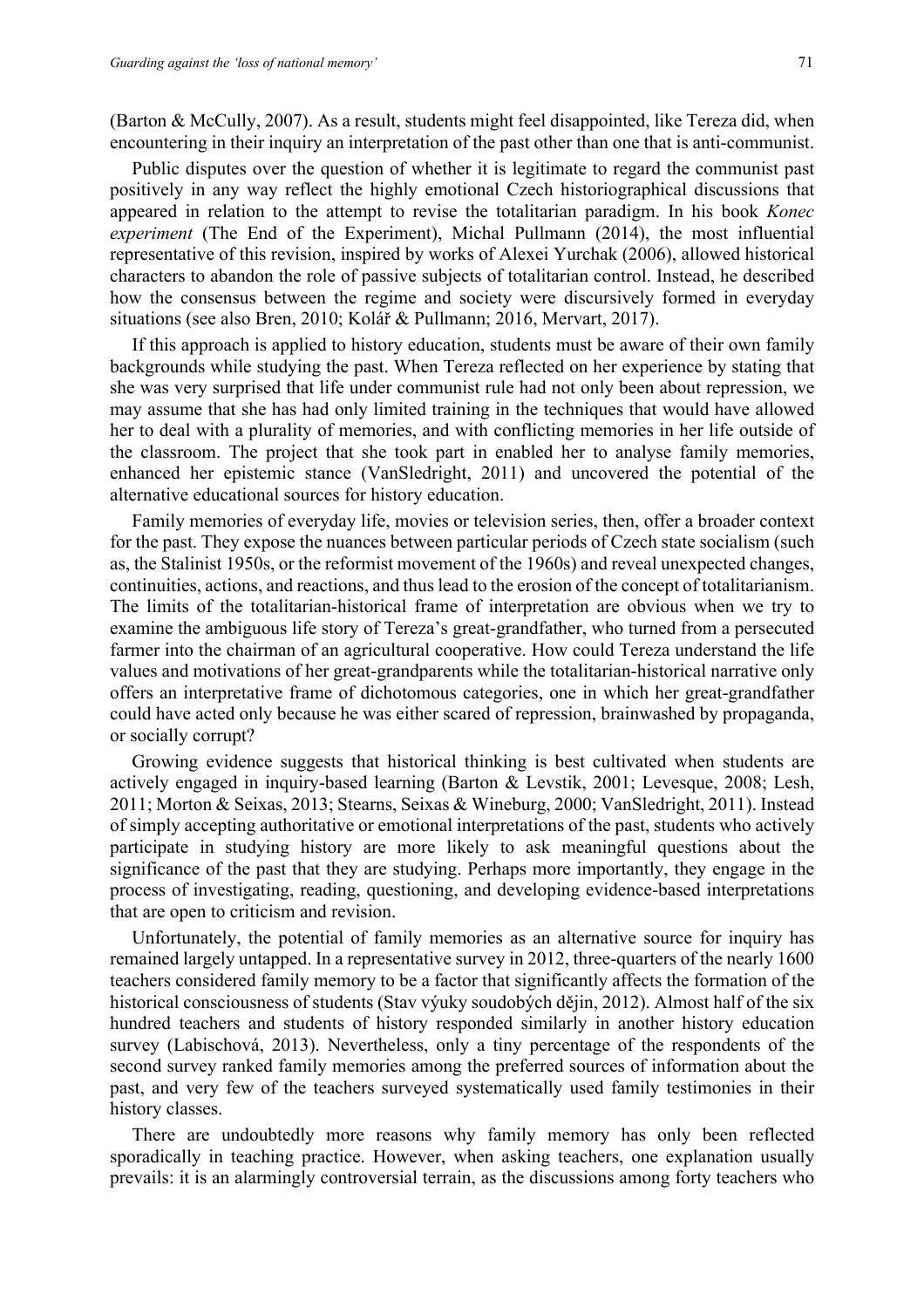72

participated at the Institute for the Study of Totalitarian Regimes summer school, *Dějepis a rodinná paměť* (History and Family Memory) in 2012*<sup>5</sup>*. Also to take into account is that generally, history textbooks in the Czech Republic tend to be historicist in approach, rather than oriented towards the present or concerned with the current culture of remembrance (Kuklík & Kuklík, 2002; Kvaček, 2002).

Based on a three-year study into the techniques teachers use while approaching family memory with students like Tereza, it can be concluded that if teachers use well-developed instructive methods, and invite family memories to the classroom, this is effective in encouraging students to appreciate the past, question what they read and see in the media, and develop independent critical thinking skills (Havlůjová & Najbert, 2014). Nevertheless, in order to do so they need to be trained to critically approach current memory practices related to the very concept of dealing with the past. Unfortunately, the Czech educational system lacks a system of lifelong education for teachers, and promoting methodological innovations always takes a long time (Tematická zpráva, 2016). It is a matter of teachers' self-interest and discipline as to whether they attend any training courses.

## **Conclusion**

Whether the phenomenon of remembering the communist past will continue to generate controversy in public discussion and to create an essential context for teaching history has been the focus here. Society is always evolving, social and cultural frameworks are changing, and teachers should prepare students for a future life that they cannot foresee. History teaching in the Czech Republic faces a fundamental challenge of how to transform history education from a discipline devoted to studying the past into a real instrument of reflection, and thus cultivation, of both the historical consciousness of the individual student and of the culture of remembrance in society. In this sense, it will be crucial if the curriculum reform, which is estimated to be finished by 2022, clearly defines the goals of history education as building historical literacy and promoting the active participation of students in society's historical culture, which is slightly different from the aims of remembrance education oriented towards the present-day (Nieuwenhuyse & Wills, 2012).

On this account, family memories and the public memorial culture version of addressing the past should be explicitly included in the curriculum, and students should be able to reflect on the respective status and benefits of, but also the limits of, these specific forms of the construction of meaning. School history must serve students and help them to reflect on the memory practices of their families and school communities, and to understand the relationships between historical narratives and the current needs and future aspirations of those who construct these narratives (Günther-Arndt, 2016; Körber 2015; Schönemann 2011; Seixas, 2000). School history cannot resolve the conflicting remembrance of the communist past of the Czech society. However, it can help to cultivate the debate about the past. The intended outcome of teaching controversial issues is not necessarily establishing a consensus, but rather moving beyond conflict by democratic, non-violent means (Barton & Levstik, 2009; McCully, 2012).

## **References**

.

Alexander, J. C. (2004). Toward a theory of cultural trauma. In J. C. Alexander, & R, Eyerman, & B. Giesen, & N. J. Smelser, & P. Sztompka (Eds.), *Cultural Trauma and Collective Identity* (pp. 1–30). Berkeley: University of California Press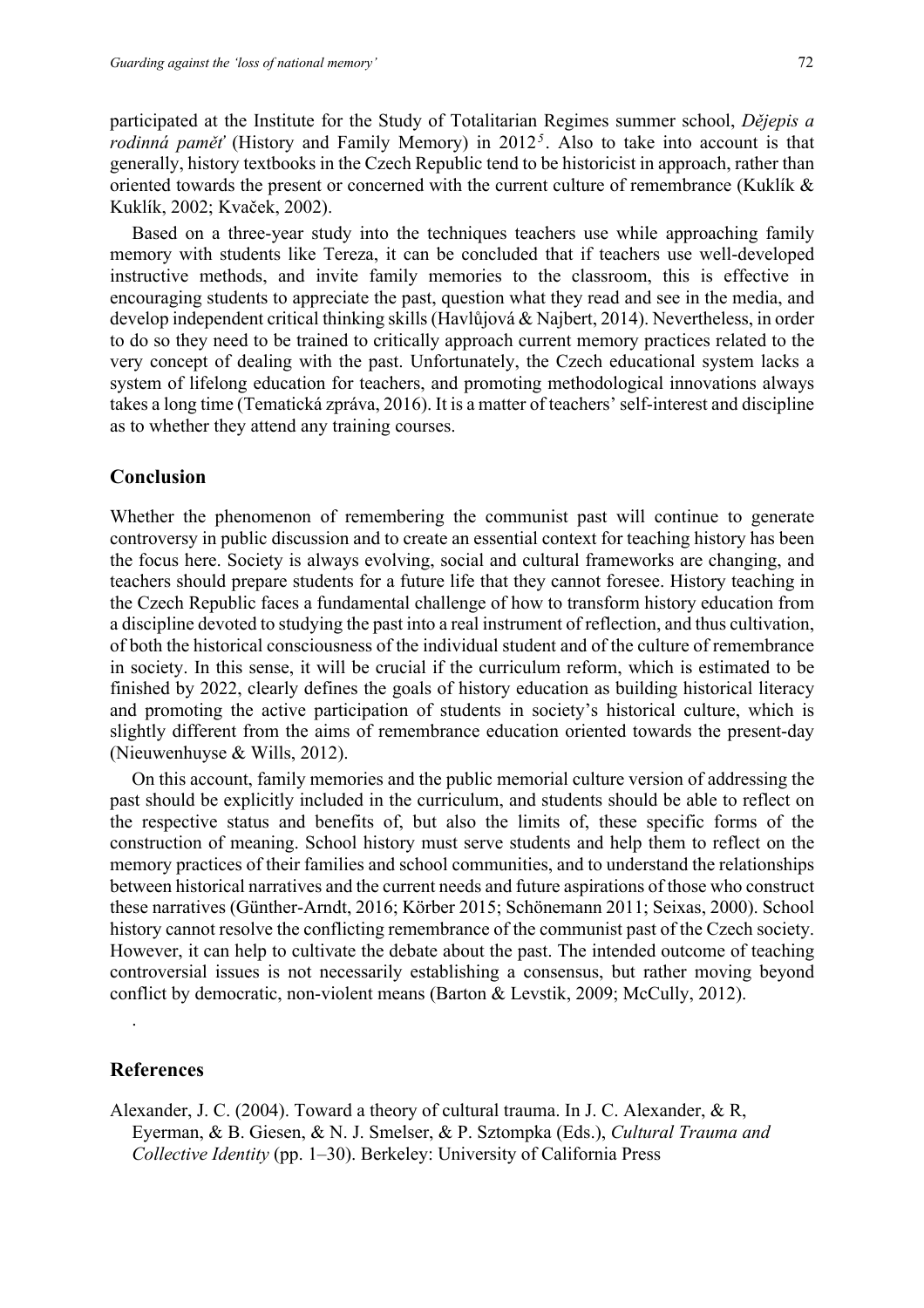- Arichtev, B. (Director). (2009-2013). *Vyprávěj* [Television series]. Czech Republic: Česká televize
- Assmann, A. (2010). Re-framing memory: Between individual and collective forms of constructing the past. In K. Tilmans, F. VanVree, & J. Winter (Eds.), *Performing the past: Memory, history and identity in Modern Europe* (pp. 35–50). Amsterdam: Amsterdam University Press.
- Barton, K. C., & McCully A. (2007). Teaching controversial issues: Where controversial issues really matter. *Teaching History, 127*, 13-19
- Barton, K. C., & Levstik, L. S. (2004). *Teaching for the common good.* Mahwah, NJ: Lawrence Erlbaum Associates
- Beneš, Z., & Gracová, B. (2015). Didaktika dějepisu: mezi socializací jedince a jeho individuální výchovou, In I. Stuchlíková, & T. Janík (Eds.), *Oborové didaktiky: vývoj – stav - perspektivy* (289-326). Brno: Masarykova univerzita
- Borries, B., & Magne, A. (Eds.). (1997). *Youth and history: a comparative European survey on historical consciousness and political attitudes among adolescents.* Hamburg: Körber-Stiftung
- Bren, P. (2010). *The greengrocer and his TV: The culture of Communism after the 1968 Prague Spring.* Ithaka-London: Cornel University Press
- Cuhra, J., et al. (2010). *Stanovisko historiků nejnovějších dějin k senátnímu návrhu zákona o účastnících protikomunistického odboje a účastnících odporu proti komunismu.* Retrieved from http://www.vladimirhucin.cz/?q=node/468
- Činátl, K., & Mervart, J., & Najbert, J. (2017). *Podoby československé normalizace: Dějiny v diskusi.* Praha: NLN & ÚSTR.
- Činátl, K., & Pinkas, J., & Pýcha, Č. (2014). *Dějiny ve filmu: Film ve výuce dějepisu.* Praha: ÚSTR
- Činátl, K., (2014). *Naše české minulosti aneb jak vzpomínáme*. Praha: NLN & FF UK v Praze.
- David, R., (2012). Twenty years of transitional justice in the Czech lands. *Europe-Asia Studies, 64*(4), 761–784.
- Dinuš, P. (2011). *Vyrovnavaniea sa s minulosťou?* Bratislava: Veda
- Drda, A., & Dudek, P. (2006). *Kdo ve stínu čeká na moc. Čeští komunisté po listopadu 1989*. Praha-Litomyšl: Paseka
- Drda, A., & Saparová, K. (Eds.), (2012). *Příběhy bezpráví. Nástroje normalizační moci. Jeden svět na školách. Metodická příručka.* Praha: Člověk v tísni
- Drda, A., Mlejnek, J., & Škoda, S. (2010). *Mýty o socialistických časech.* Praha: Člověk v tísni
- Eyal, G. (2004). Identity and trauma: Two forms of the will to memory. *History & Memory*, *16*(1), 5-36.
- Gjuričová, A., & Kopeček, M. & Roubal, P. & Suk, J (2011). *Rozděleni minulostí: vytváření politických identit v České republice po roce 1989*. Praha: Knihovna Václava Havla
- Gracová, B., & Labischová, D. (2010). *Příručka ke studiu didaktiky dějepisu.* Ostrava: FF OU
- Gracová, B., (2008). Poznatky z výzkumu aktuální podoby výuky dějepisu na základních a středních školách. In Z. Beneš (eds.), *Historie a škola VI. Klíčové kompetence a současný*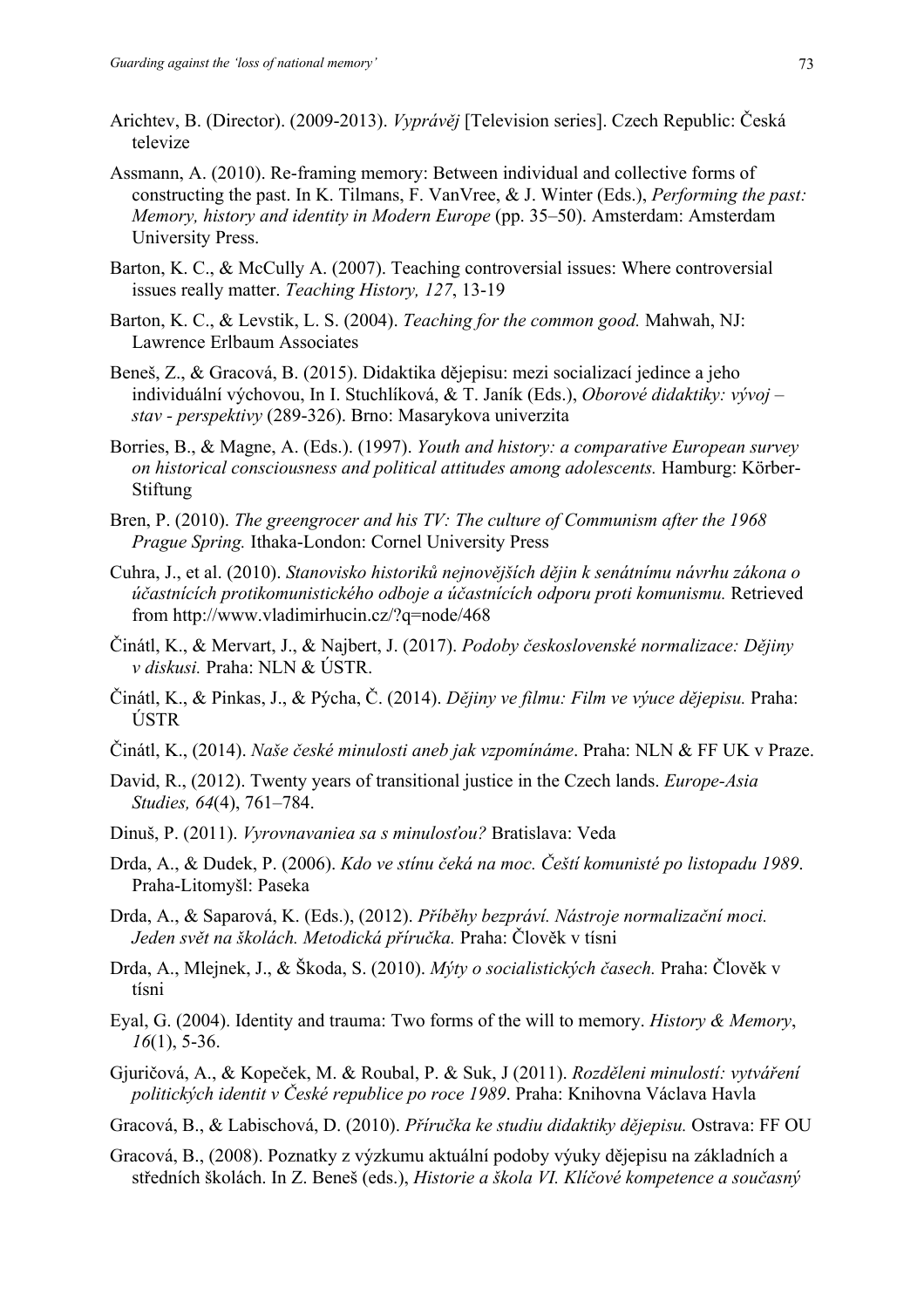*stav vzdělávání v dějepise* (pp. 9–30). Praha: Ústav pro informace a vzdělávání pro MŠMT ČR.

- Günther-Arndt, H. (2016). Conceptual Change-Forschung: Eine Aufgabe für die Geschichtsdidaktik? In H. Günther-Arndt, & M. Sauer (Eds.), *Geschichtsdidaktik empirisch. Untersuchungen zum historischen Denken und Lernen* (pp. 251-278). Berlin: Lit Verlag.
- Havlůjová, H., & Najbert, J. (2014). *Paměť a projektové vyučování v dějepise.* Praha: Ústav pro studium totalitních režimů.
- *Hodnocení demokracie a některých změn po roce 1989 českou veřejností. Informace z výzkumu STEM Trendy.* (2014, November 25). Retrieved from https://www.stem.cz/hodnoceni-demokracie-a-nekterych-zmen-po-roce-1989
- *I mlčení je lež aneb proč je potřebné mluvit a učit o komunistických zločinech. Sborník z konference*. (2009).
- Jasný, V. (Director). (1968). *Všichni dobří rodáci* [Film]. Czechoslovakia: Filmové studio Barrandov
- Kolář, P., & Pullmann, M. (2016). *Co byla normalizace? Studie o pozdním socialismu.* Praha: NLN & USTR
- *Kolektivizace zemědělství ve svědectví pamětníků* (2010, April 20). Retrieved from http://www.moderni-dejiny.cz/clanek/kolektivizace-zemedelstvi-ve-svedectvi-pametnikusbirky-post-bellum/
- Kopeček, M. (2008). In search of "national memory": The politics of history, nostalgia and historiography of Communism in the Czech Republic and East Central Europe. In M. Kopeček (Ed.), *Past in the making: Historical revisionism in Central Europe after 1989* (pp. 75-96). Budapest, New York: Central European University Press.
- Körber, A. (2015). *Historical consciousness, historical competencies – and beyond? Some conceptual development within German History Didactics.* Retrieved from https://www.pedocs.de/volltexte/2015/10811/pdf/Koerber\_2015\_Development\_German\_H istory\_Didactics.pdf
- Kroupa, M. (2015, October 10th). Český národ trpí komplexy špatného svědomí, říká Mikuláš Kroupa. Retrieved from https://zpravy.aktualne.cz/domaci/cesky-narod-trpi-komplexyspatneho-svedomi-rika-mikulas-krou/r~ebc09c12725f11e5bd0a002590604f2e/
- Kšiňan, M. & Mayer, F. & Michela, M. & Palivodová, E. & Randák, J. & Ukielski, P. & Wojciuk, M. T. (2012). *Communists and uprisings: Ritualisation of remembrance of the Anti-Nazi Uprisings in Central Europe* (1945–1960). Kraków: Towarzystwo Słowaków w Polsce.
- Kuklík, J., & Kuklík, J. (2002). *Dějepis pro gymnázia a střední školy 4. Nejnovější dějiny*. Praha: SPN.
- Kvaček, R. (2002). *České dějiny II.* Praha: SPL Práce.
- Labischová, D. (2013). Rodinná paměť v historickém vědomí (perspektivou oborově didaktického výzkumu). *Sborník prací Pedagogické fakulty Masarykovy univerzity*, řada společenských věd. 1, 173–185
- Lesh, B. A. (2011). *''Why won't you just tell us the answer?'' Teaching historical thinking in grades 7-12*. Portland: Stenhouse Publishers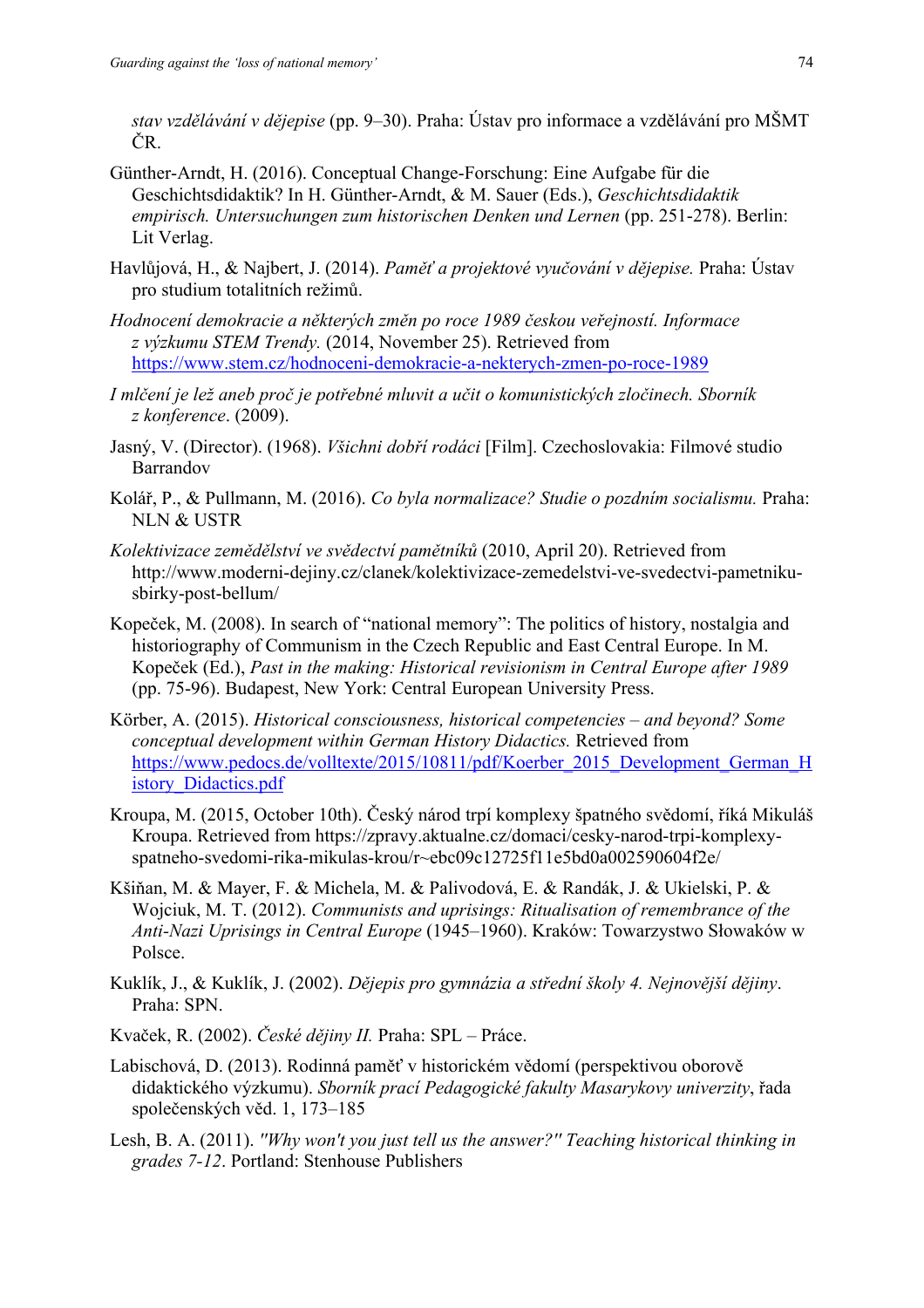- Levesque, S. (2008). *Thinking historically: Educating students for the twenty-first century.*  Toronto: University of Toronto Press Incorporated
- Pažout, J. (Ed.), (2015). Každodenní život v Československu 1945/48-1989. Praha Liberec: ÚSTR – Technická univerzita v Liberci.
- Mandelová, H. (2010). *Historické inspirace: Co není zapsáno, jako by nebylo…ohlédnutí za dvaceti lety ASUD 1990-2010*. Praha: ASUD
- Mayer, F. (2009). *Češi a jejich komunismus*: *Paměť a politická identita.* Praha: Argo
- McCully, A. (2012). History teaching, conflict and the legacy of the past. *Education, Citizenship and Social Justice*, *7*(2), 145-159.
- Mervart, J. (2017). Rozdílnost pohledů na československou normalizaci. In K. Činátl, J. Mervart, & J. Najbert (Eds.), *Podoby československé normalizace: Dějiny v diskusi* (pp. 40-81). Praha: NLN & ÚSTR
- Morton, T., & Seixas P. C. (2013). *The big six: Historical thinking concepts*. Toronto: Nelson Education
- Na komunisty si zvykat nechceme! (2008, November 17). Retrieved from http://www.viteznyunor.cz/Petice.html
- Najbert, J. (2017). Období normalizace jako předmět dějepisného a občanského vzdělávání. In K. Činátl, J. Mervart, & J. Najbert (Eds.), *Podoby československé normalizace: Dějiny v diskusi* (pp. 183-233). Praha: NLN & ÚSTR
- Nedelsky, N. (2009). Czechoslovakia, and the Czech and Slovak Republics. In L. Stan (Ed.), *Transitional justice in Eastern Europe and the Former Soviet Union: Reckoning with the Communist past* (pp. 37-75). New York: Routledge
- Nieuwenhuyse, K., & Wills, K. (2012). Remembrance education between history teaching and citizenship education. *Citizenship Teaching & Learning*, *7*(2), 157-171.
- O'Dwyer, C. (2014). Remembering, Not Commemorating, 1989: The Twenty-Year Aniversary of the Velvet Revolution in the Czech Republic. In M. Bernhard & J. Kubík (Ed.), *Twenty Years After Communism: The Politics of Memory and Commemoraion* (1- 30). Oxford: Oxford University Press
- Pauer, J. (2009). Totalitarismus jako teorie a jako český "totáč". *Soudobé dějiny*, 16(4), 699-708.
- Proti ztrátě paměti: Memorandum. (2013). Retrieved from http://www.protiztratepameti.cz/cs/memorandum-2013
- *Příběhy bezpráví - Komunistické Československo*. (2006). Praha: Člověk v tísni.
- Pullmann, M. (2008). Sociální dějiny a totalitněhistorické vyprávění. *Soudobé dějiny*, *15*(3-4), 703-718.
- Pullmann, M. (2011*). Konec experimentu. Přestavba a pád komunismu v Československu*. Praha: Scriptorium.
- Rámcový vzdělávací program pro základní vzdělávání (2013). Praha: Ministerstvo školství, mládeže a tělovýchovy.
- Randák, J. (2014, July 15). Člověk v tísni čte Gramsciho. *Deník referendum*. Retrieved from http://denikreferendum.cz/clanek/18358-clovek-v-tisni-cte-gramsciho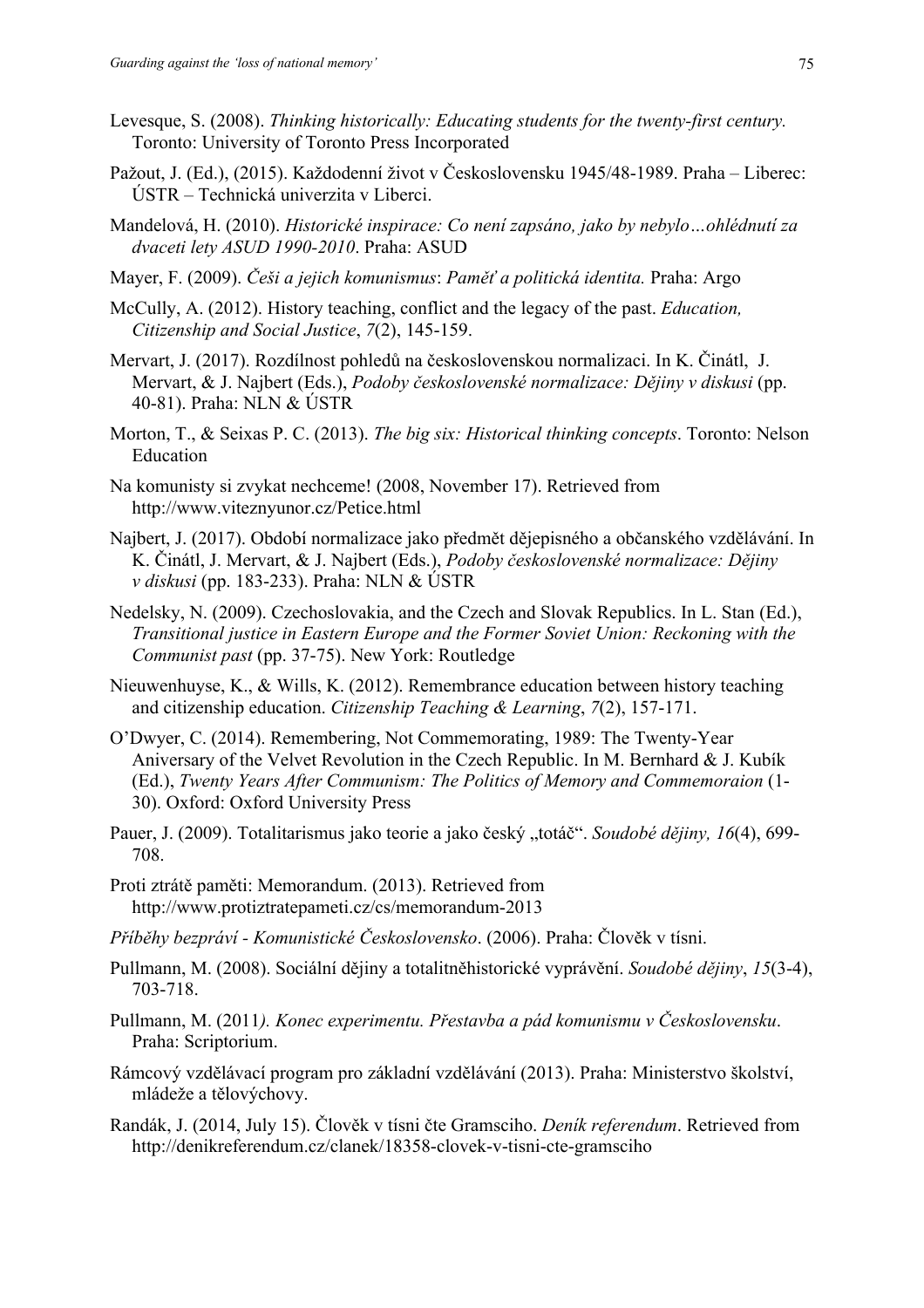- Reifová, I., Gillárová, K., & Hladík, R. (2012). The way we applauded. How popular culture Stimulates memory of the socialist past in Czechoslovakia - the case of the television serial Vyprávěj and its viewers. In I. Reifová (Ed.), *Popular television in Eastern Europe during and since socialism* (199-221). New York: Routledge
- Rupnik, J. (2002). Politika vyrovnávání s komunistickou minulostí. Česká zkušenost. *Soudobé dějiny*, *9*(1), 9-26.
- Sasínová, P. (2008, December 11). Učte o zločinech komunismu, vyzývají učitelé kolegy. Retrieved from https://zpravy.aktualne.cz/domaci/ucte-o-zlocinech-komunismu-vyzyvajiucitele-kolegy/r~i:article:624629/
- Sedlák, P. (2013). Proč tak snadno? Silné a slabé stránky revize vykládání diktatury KSČ a jejího nástupu v únoru 1948. *Dějiny - teorie – kritika*, *10*(1), 30-55.
- Seixas, P. (2000). Schweigen! die Kinder! Or does postmodern history have a place in the schools? In P. N. Stearns, P. C. Seixas, & S. S. Wineburg (Eds.), *Knowing, teaching and learning history: National and international perspectives* (pp. 19‒38). New York: NY University Press
- Schönemann, B. (2011) Geschichtsdidaktik, Geschichtskultur, Geschichtswissenschaft. In H. Günther-Arndt (Ed.), *Geschichtsdidaktik. Praxishandbuch für die Sekundarstufe I und II* (pp. 11‒22). Berlin: Cornelsen
- Slačálek, O. (2013). Léčba nemoci a splácení dluhu. KSČM a ÚSTR v diskurzu českého antikomunismu. *Forum Histoare*, *2*(1), 106-137.
- Sommerová, O., & Nikolaev, P. (Directors). (2002). *Ztracená duše národa* [Television documentary series]. Czech Republic
- *Stav výuky soudobých dějin. Výzkumná zpráva* (2012). Factum Invenio & ÚSTR. Retrieved from http://www.dejepis21.cz/userfiles/tiny\_uploads/vyzkumna-zprava.pdf
- Stradling, R. (2001a). *Multiperspectivity in history teaching: A guide for teache*rs. Strasbourg: Council of Europe publishing.
- Stradling, R. (2001b). *Teaching 20th century European history.* Strasbourg: Council of Europe publishing.
- Strachota, K. (2013, September 2). Antikomunismus je normální. Retrieved from https://www.clovekvtisni.cz/cs/clanky/antikomunismus-je-normalni?src=268
- Šimek, M. (2004, October 25). S Naděždou Kavalírovou o dějepisu a vlastenectví. *Učitelské listy*, p. 15
- Šimíček, P. (2009, January 25). Mráz přichází z ÚV KSČM aneb arogantní výzva Odborné sekce školství. Retrieved from http://www.dcery.cz/?nid=714
- *Tematická zpráva. Výuka soudobých dějin na 2. stupni základních škol a na středních školách.* (2016). Praha: Česká školní inspekce
- Únor 1948 a 50. Léta. Retrieved from https://www.jsns.cz/lekce/15233-unor-1948-a-50-leta
- *Ústavněprávní kontexty vyrovnání se s totalitní minulostí: Konference středoevropských ústavních soudů* (2003). Praha: Linde
- Van Sledright, B. (2011). *The challenge of rethinking history education: On practices, theories, and policy.* New York: Routledge.